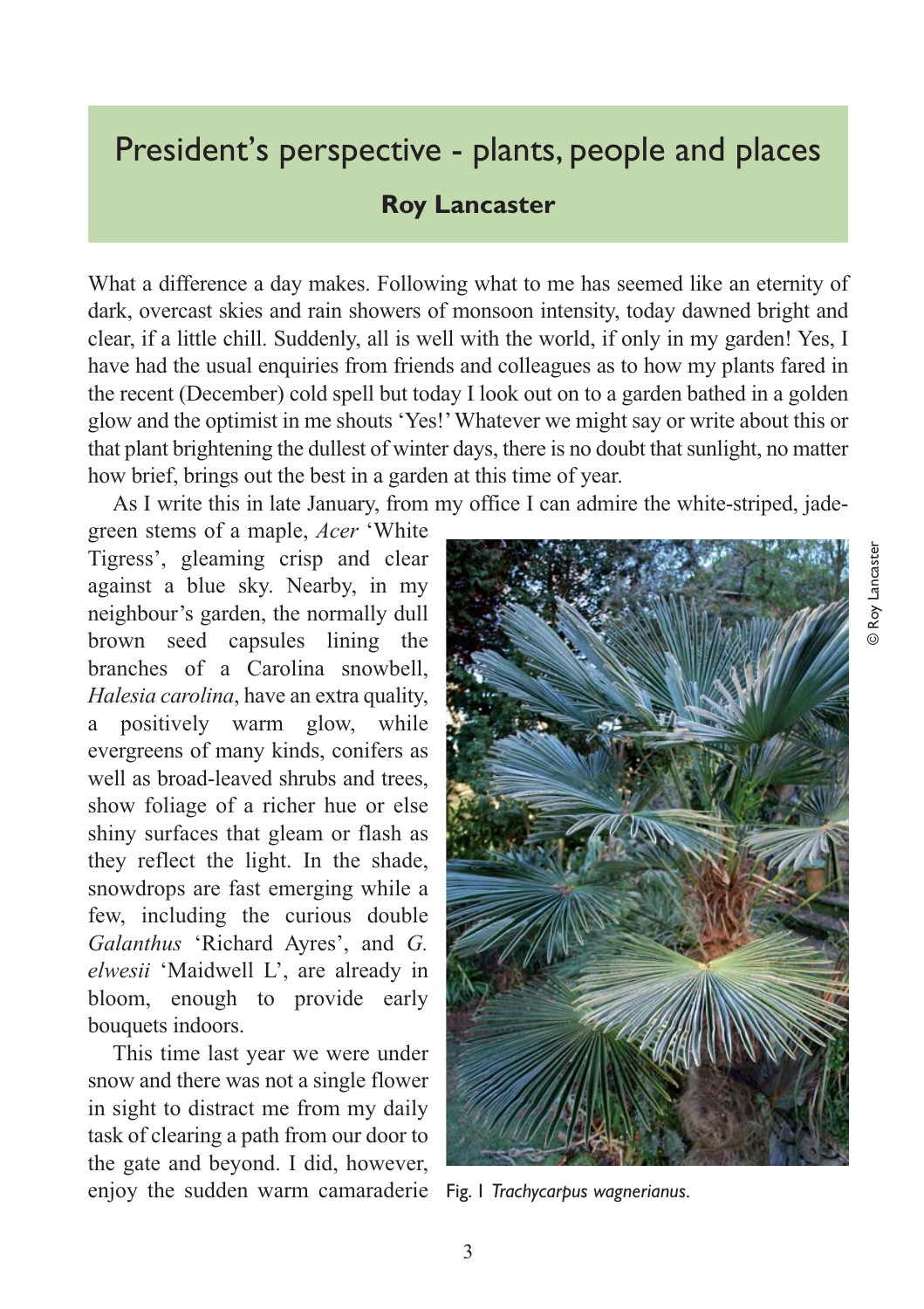

Fig. 2 *Aspidistra papillata.*

my snow-clearing encouraged with passers-by who, having chosen to walk rather than drive, seemed more prepared to stop and talk. The overnight temperatures we experienced then did provide a bonus in the ornamental effects of rime frost on evergreen leaves, in particular the stiff-fingered fans of the palm *Trachycarpus wagnerianus* (fig. 1), which I have grown for several years without its ever suffering winter damage. I believe it to be hardier than the better known and

taller growing Windmill palm, *T. fortunei*, with its drooping leaf tips. It is certainly more suitable for the smaller garden, and older plants produce exotic-looking golden inflorescences below the leaves in May.

One morning in March I was thrilled to find one of my Chinese *Aspidistra* species, *A. papillata* (fig. 2), producing three flower buds. Mine is a relatively young plant and I just hadn't expected it to perform so soon, but I was not complaining. Some days later, the first bud opened – a shallowly bell-shaped flower of a dark blackish-purple colour which contrasted strikingly with the large white 3-lobed stigma. The leaf blades are ovate-lanceolate, long-pointed and plain green with slightly glossy surfaces. I keep most of my small collection of aspidistras in a frost-free glasshouse over winter, bringing



Fig. 3 Ron Scamp with 'Cornish Chuckles'.

them out for a summer holiday in cool shade when the weather perks up. I like to grow them in deep clay pots to accommodate their often long roots, and use a peatfree compost with a slow release fertilizer. Once fully established, I divide the dense clump for re-potting and, if I think I might get away with it, I try a plant or plants outside in a suitably sheltered, warm, shady corner.

One such, a clump of an attractive form of *Aspidistra sichuanensis* with long, strap-shaped, boldly goldspotted leaves, I divided and planted in a narrow border below a hedge together with hardy ferns, epimediums and several coloured-leaved cultivars of *Acorus gramineus*. That was in 2009, and you will understand my pleasure when they survived the following winter and so far the present one. Only on the coldest nights, when the wind chill factor is significant, have I covered them with fleece.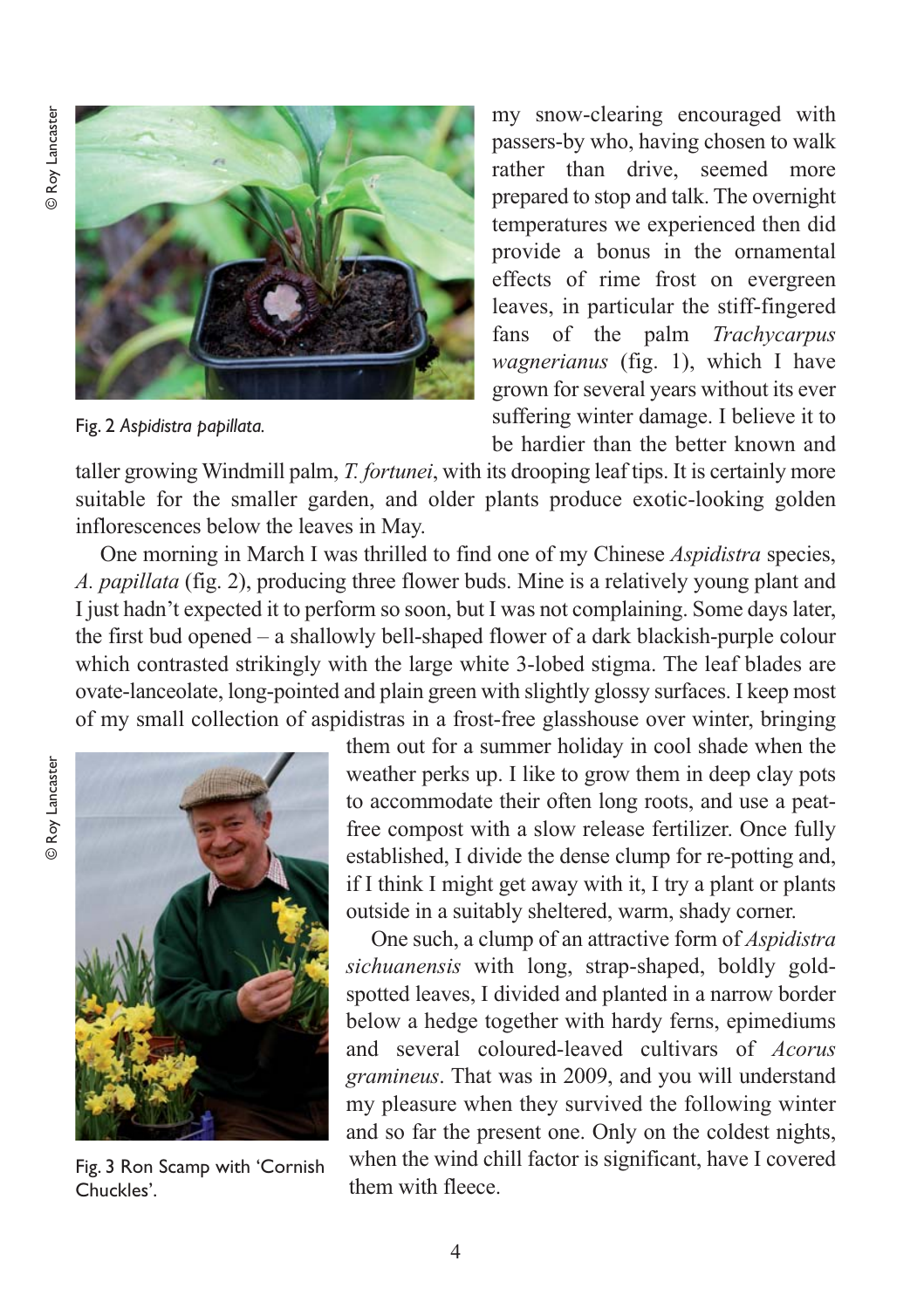March also saw me in Cornwall, visiting Ron Scamp's bulb fields above Falmouth where he grows a huge selection of daffodils, many of his own breeding, for the bulb trade. One which particularly caught my eye was 'Cornish Chuckles' (fig. 3), originally of American origin, which he was growing in pots for garden centres. It is a dwarf hybrid with golden yellow scented blooms and in my opinion will give the everpopular 'Tête-à-Tête' a run for its money. Another dwarf daffodil to catch my eye, this time at Sissinghurst Gardens on a bright cool morning on the last day of the month, was 'Jetfire', whose vivid yellow blooms sport a rich orange cylindrical trumpet.

In early April I was in Exmouth to give a lecture, hosted for the night by HPS Devon Group's Roger and Brenda Stuckey and their cats. It was a trip to remember, not least for their hospitality, while Roger's garden, front and back,



Fig. 4 Roger Stuckey in "his second home".

was an Aladdin's cave of choice perennials, alpines and bulbs, most of which he has grown from seed. Notoriously generous, he insisted on my taking a selection of goodies in pots, including the charming diminutive *Dicentra cucullaria*, now in a trough on my patio, and true *Erodium pelargoniiflorum* (as against *E. trifolium*) with its swollen base. I took several photographs in his garden including one of Roger working in what Brenda quipped was his second home (fig. 4), a tiny workshop/potting cubicle in a greenhouse.



Fig. 5 *Epimedium grandiflorum* f. *violaceum.*

I was reminded of this visit only yesterday, when one of the plants Roger gave me, *Petrocosmea begoniifolia*, a tiny rosette of rounded leaves, produced five minuscule three-lobed white flowers, each on a 5cm downy stalk. It is an exquisite little member of the *Gesneria* family from Asia. I am presently growing it beneath a bell jar under glass. It isn't hardy, but who cares?

Although I claim not to specialise in epimediums I do seem to have accumulated a fair selection, mainly thanks to my friend the Japanese botanist Mikinori Ogisu's Chinese introductions. I also grow several of my own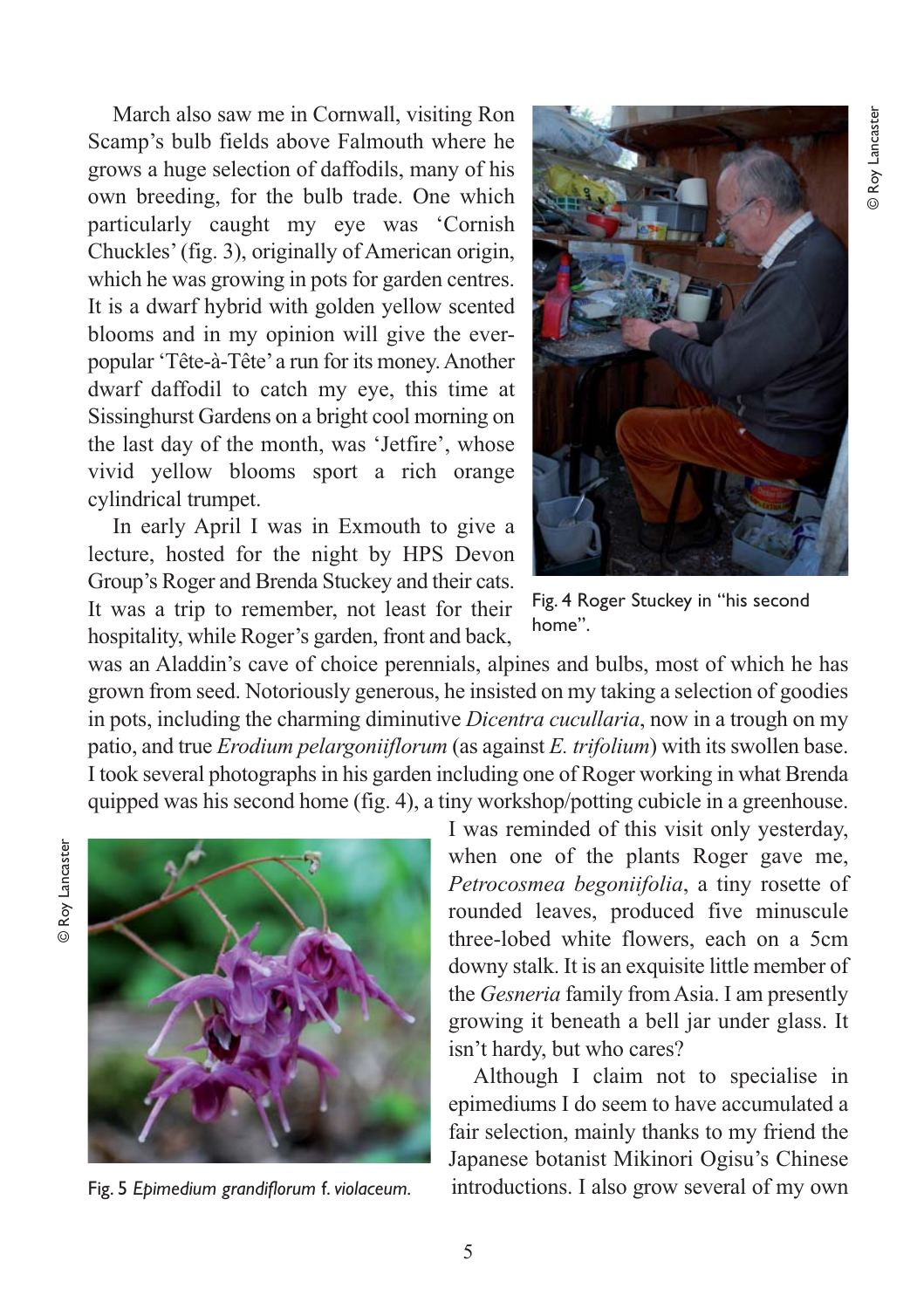

Figs. 6 & 7 *Abutilon* 'Master Michael' catches the eye, but my favourite is 'Red Tiger'.

introductions including *E. acuminatum, E. stellulatum* 'Wudang Star' and *E. pinnatum* subsp. *colchicum*. Then there is *E. grandiflorum* f. *violaceum* (fig. 5), which I introduced from Honshu, Japan, under my number L.2169 in 1998. Less spectacular in overall flower-power than some, it does make up for this in size of flower and elegance, dangling in clusters from slender stalks beneath the copperyred young foliage in April.

Among the most satisfying and colourful plants in my garden last summer were a selection of pendulous bell-flowered abutilons given to me by friends. All were planted out in early summer and all flourished and flowered really well. In fact, many remain in the ground in the hope that some at least might survive over winter, but in case they don't, I take comfort in the young plants now under glass raised from cuttings rooted in late summer. Redflowered 'Master Michael' (fig. 6) catches the eye, but my favourite is 'Red Tiger' (fig. 7), raised from cuttings given to me by plantswoman Nita-Jo Rountree of Seattle, USA, whose plant grown in a container looked sensational when I saw it in September 2009. Like the others, this cultivar is a sub-shrub up to 2m or more, but its smaller, bulbous, orange blooms with a striking network of red veins look for all the world like Chinese lanterns.

As always the Chelsea Flower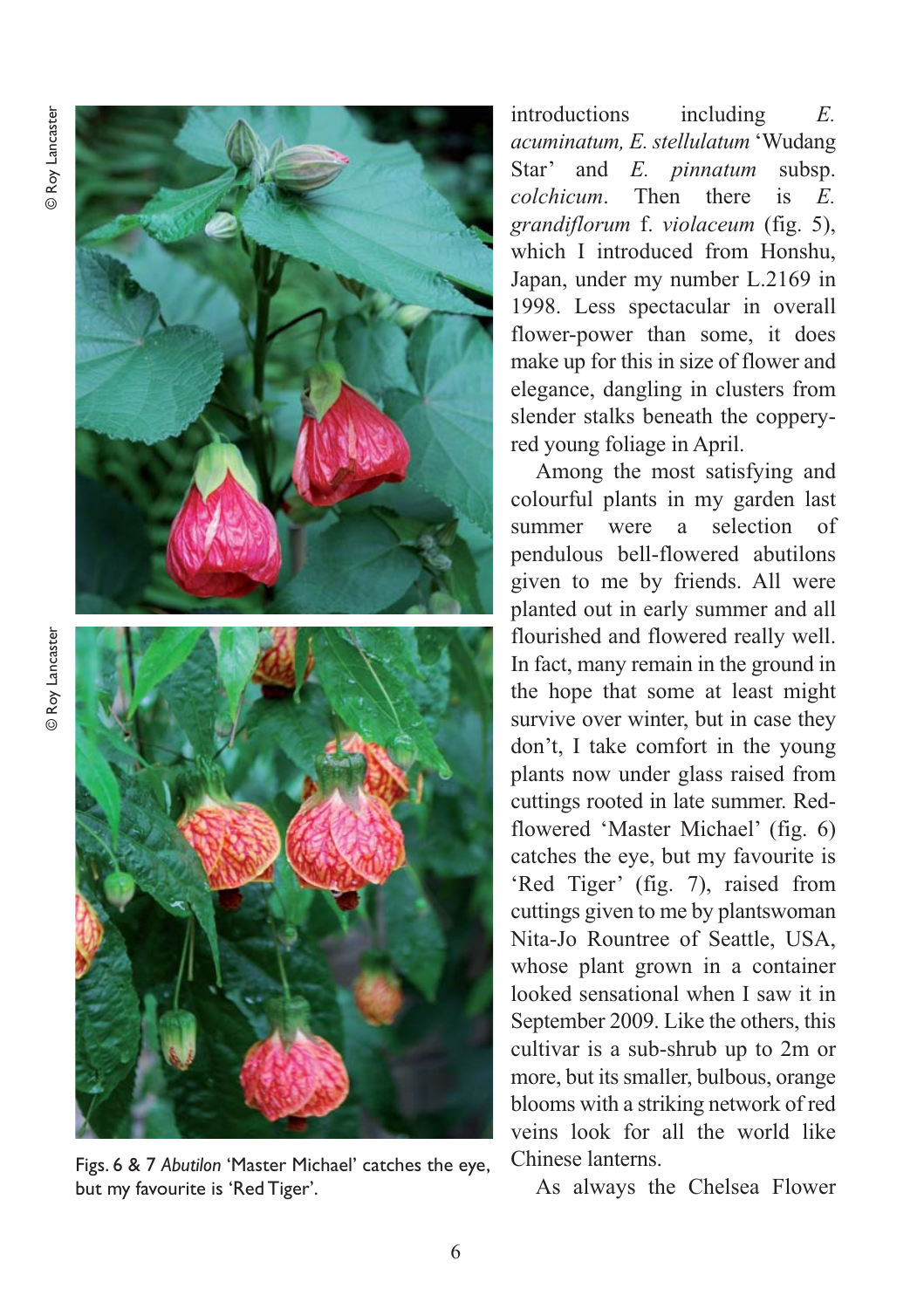Show had much to offer the keen gardener, especially hardy planters. One perennial that attracted me in the Plant Pavilion was a dwarf version of *Epimedium* (yes, another) *davidii* on Harvey's exhibit, its dainty leaves almost hidden by the masses of spurred yellow flowers. Waterside Nursery was showing a curious little cotton grass, *Eriophorum chamissonis* (syn. *russeolum*) (fig. 8), with terminally poised, silky tufted heads of golden hairs. It is native to the northern regions of North America where it grows in bogs and on lakesides. It was a little beauty, so I was pleasantly surprised later when my friend and fellow plantsman Matthew Biggs presented me with a plant. I grow it in a clay pot standing in a shallow dish which I keep topped up with rainwater. It is quite hardy.

I can't leave Chelsea without congratulating the HPS West Yorkshire Group whose exhibit, *True Yorkshire Grit* (fig. 9), won a Silver (syn. *russeolum*).



Fig. 8 *Eriophorum chamissonis*



Fig. 9 The West Yorkshire Group's success at Chelsea.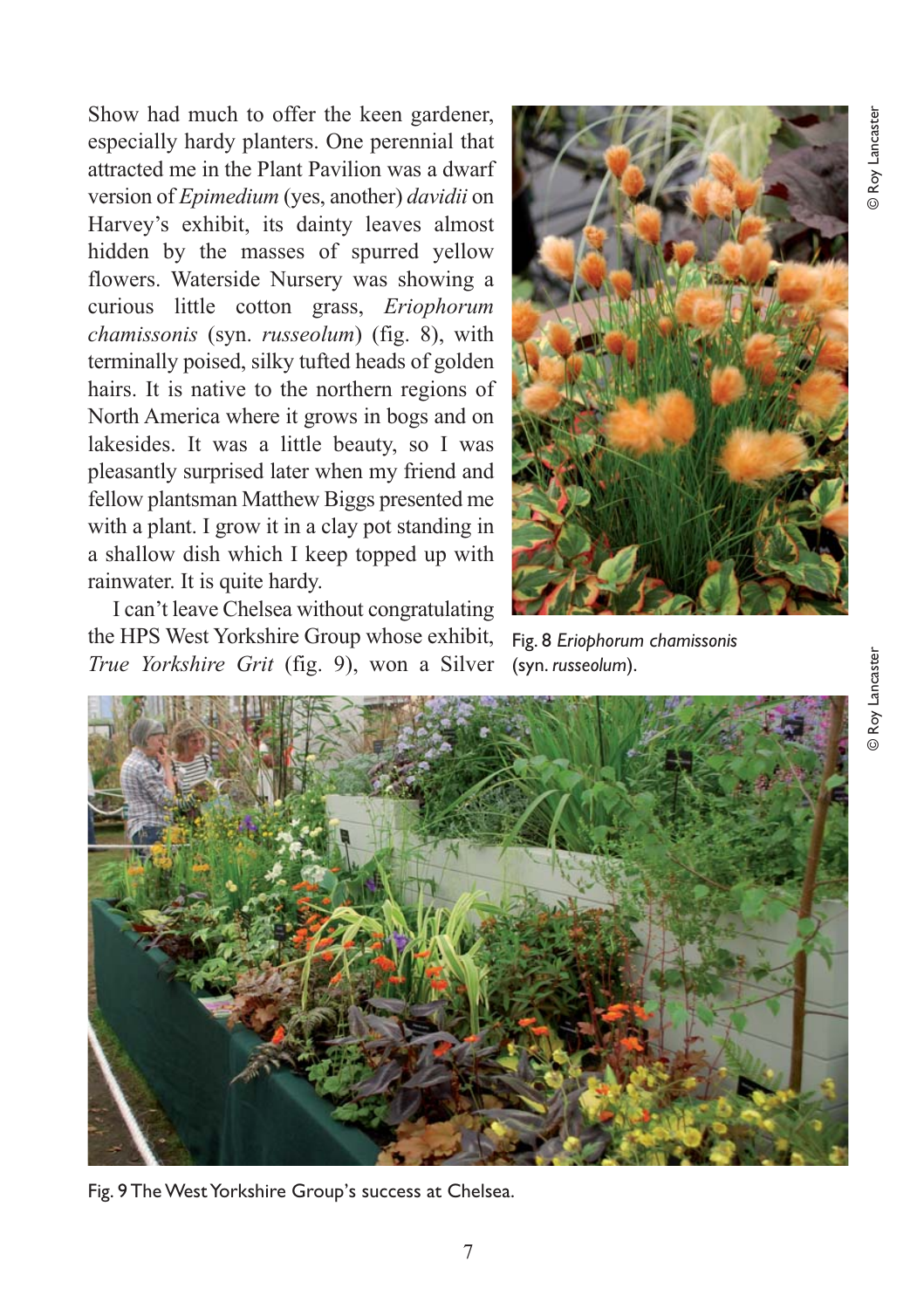Medal. I was even allowed to do a stint fielding questions about the plants in the display, which reminded me of the hard work and dedication required of HPS members in staging and staffing these exhibits. It was fun, though, meeting so many well-wishers who were full of praise both for the exhibit and our Society. Last year saw a host of medals awarded to HPS Groups – five Golds, two Silver Gilts and two Silvers; quite a haul, and very well done to all concerned.

Of course, high profile though they are, the flower shows are but one, albeit exciting, aspect of the Society's many activities and attractions. A mere glance at the newsletters, both National and Group, should convince any gardener or plantlover that there is plenty on offer and so many opportunities to be involved with others of a like mind. Whether it is winter lectures or visiting members' gardens or, as I did in June last year, popping in to your local Group's plant sale, there is absolutely no reason to feel left out or forgotten. My local plant sale, by the way, saw me walking home with two bulging carrier bags of goodies, one of which, the true *Alchemilla alpina* (not the lookalike *A*. *conjuncta*) I had been searching for, for many years.

Another event I enjoyed last year was entitled, appropriately, *Passionate About*



Fig. 10 There were occasional showers during the Autumn Weekend. Did it trouble us? Not a jot! Did we enjoy ourselves? You bet!